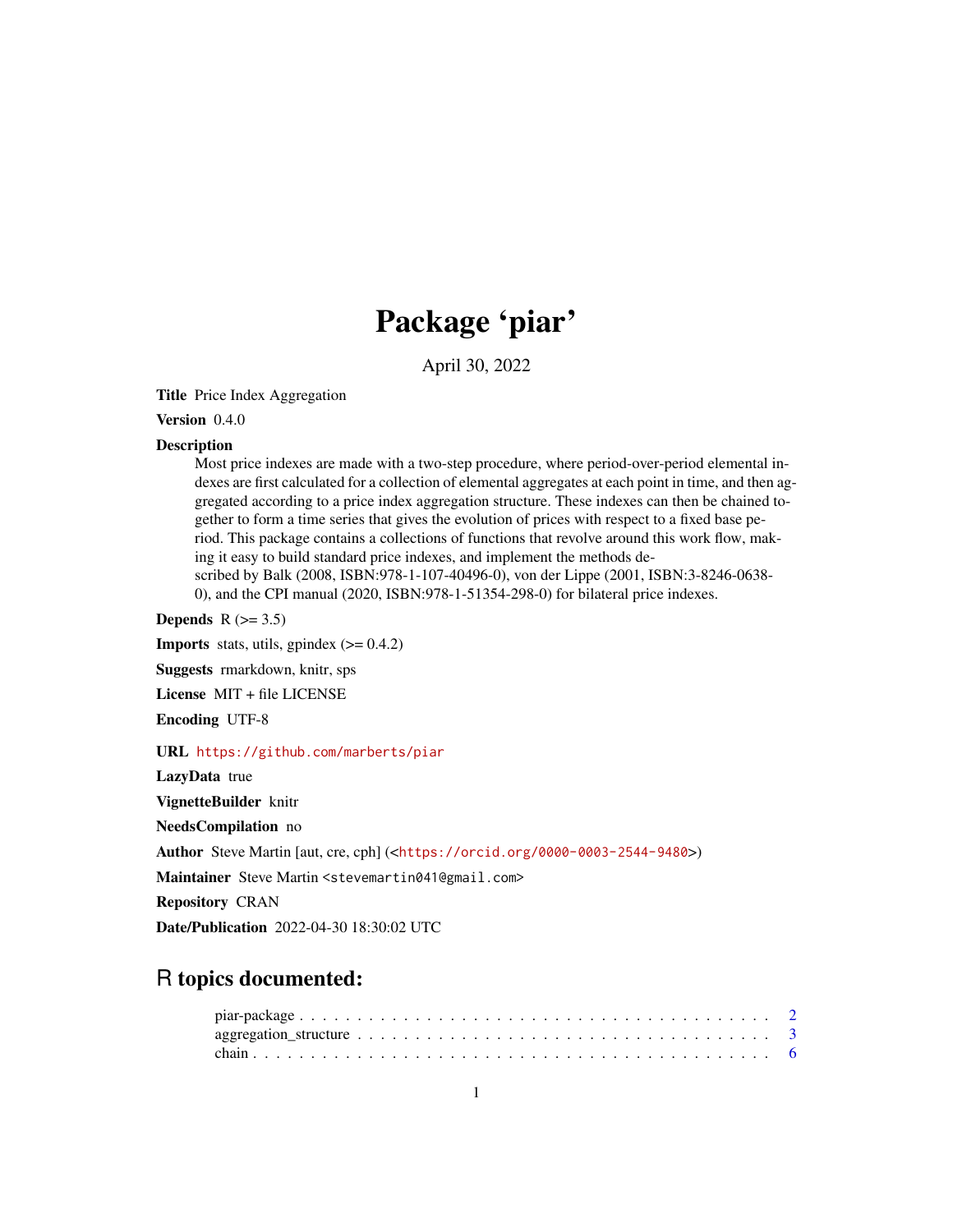#### <span id="page-1-0"></span>2 piar-package piar-package piar-package piar-package piar-package piar-package piar-package piar-package piar-package piar-package piar-package piar-package piar-package piar-package piar-package piar-package piar-package

| Index |  |  |  |  |  |  |  |  |  |  |  |  |  |  |  |  |  |  |  |  |  |
|-------|--|--|--|--|--|--|--|--|--|--|--|--|--|--|--|--|--|--|--|--|--|
|       |  |  |  |  |  |  |  |  |  |  |  |  |  |  |  |  |  |  |  |  |  |
|       |  |  |  |  |  |  |  |  |  |  |  |  |  |  |  |  |  |  |  |  |  |
|       |  |  |  |  |  |  |  |  |  |  |  |  |  |  |  |  |  |  |  |  |  |
|       |  |  |  |  |  |  |  |  |  |  |  |  |  |  |  |  |  |  |  |  |  |
|       |  |  |  |  |  |  |  |  |  |  |  |  |  |  |  |  |  |  |  |  |  |

piar-package *Price Index Aggregation*

#### Description

Most price indexes are made with a two-step procedure, where period-over-period *elemental indexes* are first calculated for a collection of *elemental aggregates* at each point in time, and then aggregated according to a *price index aggregation structure*. These indexes can then be chained together to form a time series that gives the evolution of prices with respect to a fixed base period. This package contains a collections of functions that revolve around this work flow, making it easy to build standard price indexes, and implement the methods described by Balk (2008), von der Lippe (2001), and the CPI manual (2020) for bilateral price indexes.

#### Usage

The vignette *Making price indexes* gives several extended examples of how to use the functions in this package to make different types of price indexes. Run vignette("making\_price\_indexes", "piar") to view it. But the basic work flow is fairly simple.

The starting point is to make period-over-period elemental price indexes with the [elemental\\_index\(\)](#page-10-1) function and an aggregation structure with the [aggregation\\_structure\(\)](#page-2-1) function. The [aggregate\(\)](#page-10-1) method can then be used to aggregate the elemental indexes according to the aggregation structure. There are a variety of methods to work with these index objects, such as chaining them over time.

The two-step workflow is described in chapter 8 of the CPI manual (2020) and chapter 5 of Balk (2008). A practical overview is given by Chiru et al. (2015) for the Canadian CPI, and a detailed discussion of chaining indexes is given by von der Lippe (2001).

#### Note

This package is designed to work with *bilateral* price indexes. The IndexNumR package on the CRAN has support for making *multilateral* price indexes.

#### Author(s)

Maintainer: Steve Martin <stevemartin041@gmail.com>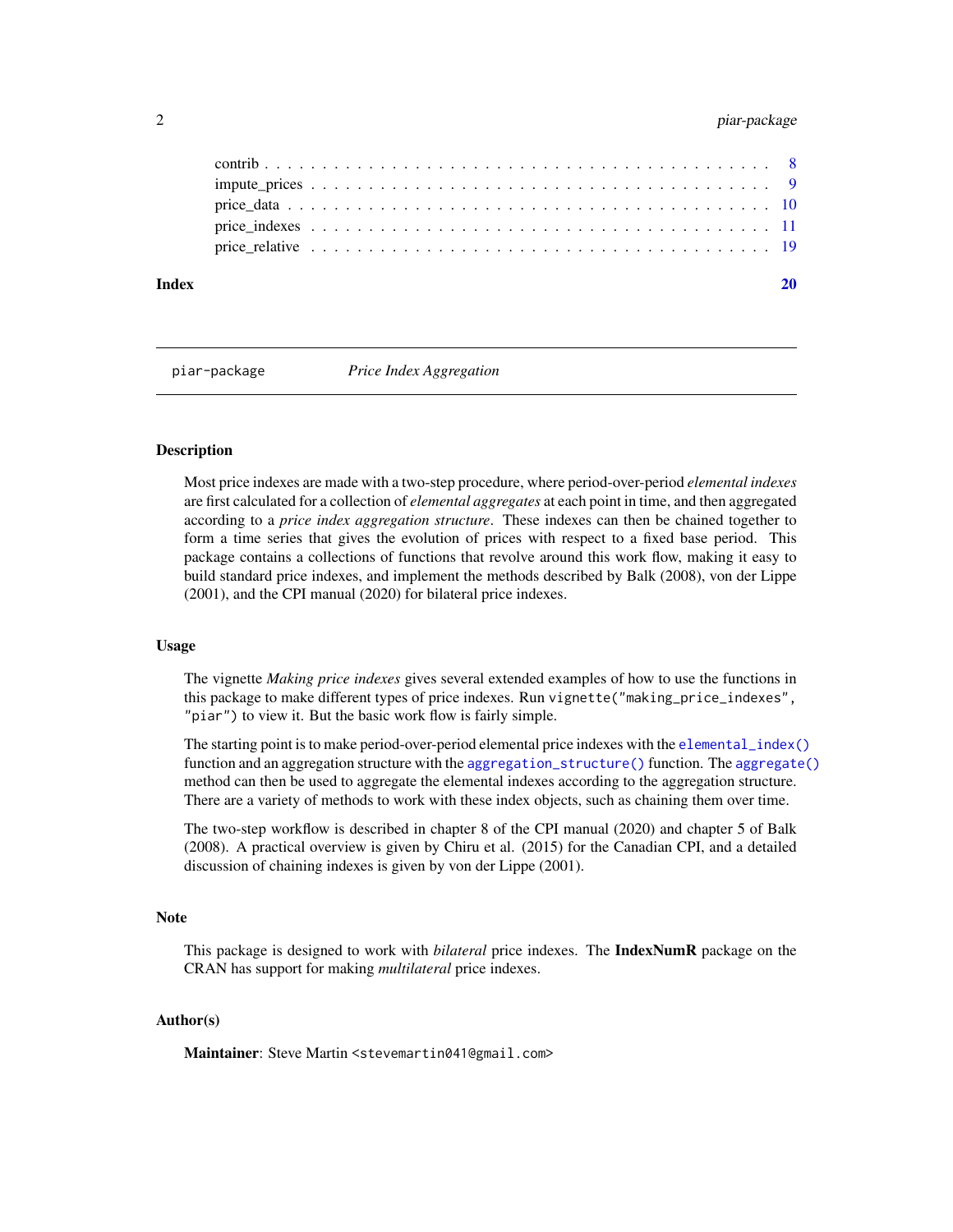#### <span id="page-2-0"></span>References

Balk, B. M. (2008). *Price and Quantity Index Numbers*. Cambridge University Press.

Chiru, R., Huang, N., Lequain, M. Smith, P., and Wright, A. (2015). *The Canadian Consumer Price Index Reference Paper*, Statistics Canada catalogue 62-553-X. Statistics Canada.

ILO, IMF, OECD, Eurostat, UN, and World Bank. (2020). *Consumer Price Index Manual: Theory and Practice*. International Monetary Fund.

von der Lippe, P. (2001). *Chain Indices: A Study in Price Index Theory*, Spectrum of Federal Statistics vol. 16. Federal Statistical Office, Wiesbaden.

#### See Also

<https://github.com/marberts/piar>

<span id="page-2-1"></span>aggregation\_structure *Aggregation structure*

#### Description

Create a price index aggregation structure from a hierarchical classification and aggregation weights.

#### Usage

```
aggregation_structure(x, w)
## S3 method for class 'pias'
weights(object, ea_only = FALSE, na.rm = FALSE, \ldots)
## S3 method for class 'pias'
update(object, index, period = end(index), ...)## S3 method for class 'pias'
as.matrix(x, \ldots)## S3 method for class 'pias'
as.data.frame(x, ..., stringsAsFactors = FALSE)
expand_classification(class, width)
```
#### Arguments

x A list of character vectors (or vectors to be coerced to character) that give the codes/labels for the aggregation weights for each level of the classification, ordered so that moving down the list goes down the hierarchy. The last vector gives the elemental aggregates, which should have no duplicates. All vectors should be the same length, without NAs, and there should be no duplicates across different levels of x. This is usually a collection of columns in a data frame with a row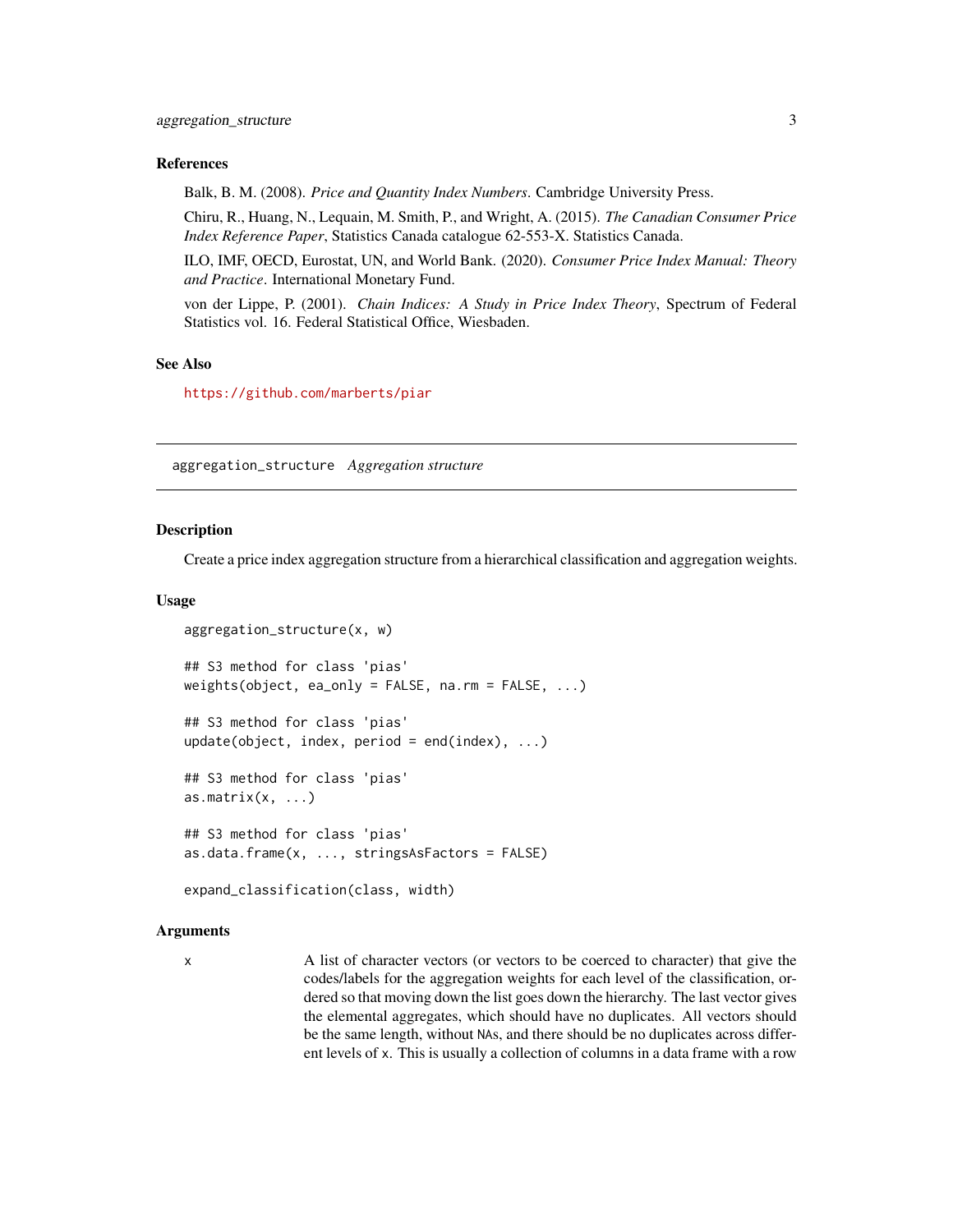<span id="page-3-0"></span>

|                  | for each aggregation weight; expand_classification() can be used when the<br>classification is represented as a string.                                                                    |
|------------------|--------------------------------------------------------------------------------------------------------------------------------------------------------------------------------------------|
| W                | A numeric vector of aggregation weights for the elemental aggregates (i.e., the<br>last vector in x). The default is to give each elemental aggregate the same weight.                     |
| object           | A price index aggregation structure, as made by aggregation_structure().                                                                                                                   |
| ea_only          | Should weights be returned for only the elemental aggregates? The default gives<br>the weights for the entire aggregation structure.                                                       |
| $na$ . $rm$      | Should missing values be removed from w when aggregating the weights (i.e.,<br>when $ea\_only = FALSE$ ? By default, missing values are not removed.                                       |
| index            | An aggregate price index, as made by aggregate().                                                                                                                                          |
| period           | The time period used to price update the weights. The default uses the last period<br>in object.                                                                                           |
| class            | A character vector, or something that can be coerced into one, of codes/labels for<br>a specific level in a classification (e.g., 5-digit COICOP, 5-digit NAICS, 4-digit<br>SIC).          |
| width            | A numeric vector that gives the width of each digit in x. This cannot contain<br>NAs. The default assumes each digit has a width of 1, as in the NAICS, NAPCS,<br>and SIC classifications. |
| stringsAsFactors |                                                                                                                                                                                            |
|                  | See as.data.frame.                                                                                                                                                                         |
| $\cdots$         | Further arguments passed to or used by methods.                                                                                                                                            |

#### Value

aggregation\_structure() returns a price index aggregation structure. This is an object of class pias, which has the following components.

| child   | A nested list that gives the positions of the immediate children for each node in<br>each level of the aggregation structure above the terminal nodes. |
|---------|--------------------------------------------------------------------------------------------------------------------------------------------------------|
| parent  | A list that gives the position of the immediate parent for each node of the aggre-<br>gation structure below the initial nodes.                        |
| levels  | A character vector that gives the levels of x.                                                                                                         |
| eas     | A character vector that gives the subset of levels that are elemental aggregates.                                                                      |
| weights | A named vector giving the weight for each elemental aggregate.                                                                                         |
| height  | The length of x.                                                                                                                                       |
|         |                                                                                                                                                        |

weights() returns a list with a named vector of weights for each level in the aggregation structure, unless ea\_only = TRUE; in this case the return value is just a named vector.

update() returns a copy of object with price-updated weights using the index values in index.

as.matrix() represents an aggregation structure as a matrix, such that multiplying with a (column) vector of elemental indexes gives the aggregated index.

as.data.frame() takes an aggregation structure and returns a data frame that could have generated it, with columns level1, level2, ..., ea, and weight.

expand\_classification() returns a list with a entry for each level in x giving the "digits" that represent each level in the hierarchy.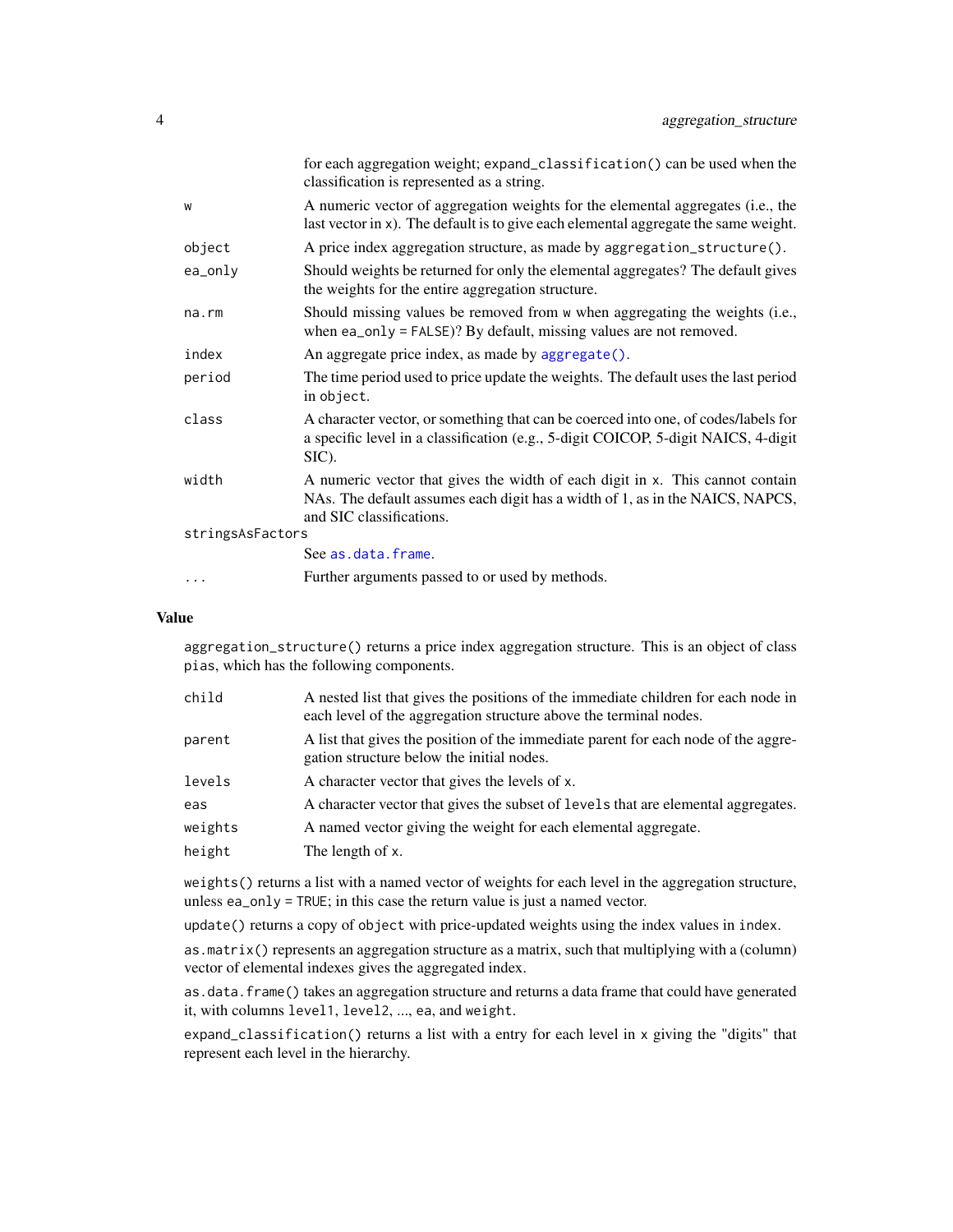#### <span id="page-4-0"></span>aggregation\_structure 5

#### Warning

The aggregation\_structure() function does its best to check its arguments, but there should be no expectation that the result of aggregation\_structure() will make any sense if x does not represent a nested hierarchy.

#### See Also

[aggregate](#page-10-1) to aggregate price indexes made with [elemental\\_index\(\)](#page-10-1).

#### Examples

```
# A simple example
# 1
# |-----+-----|
# 11 12
# |---+---| |
# 111 112 121
x1 \leq -c("1", "1", "1")x2 \leq -c("11", "11", "12")x3 \leq -c("111", "112", "121")aggregation_structure(list(x1, x2, x3))
# The aggregation structure can also be made by expanding 'x3'
expand_classification(x3)
all.equal(aggregation_structure(list(x1, x2, x3)),
         aggregation_structure(expand_classification(x3)))
# Unequal weights
aggregation_structure(list(x1, x2, x3), 1:3)
# Extract the weights
weights(aggregation_structure(list(x1, x2, x3)))
# Expanding more complex classifications
# ... if last 'digit' is either TA or TS
expand_classification(c("111TA", "112TA", "121TS"), width = c(1, 1, 1, 2))
# ... if first 'digit' is either 11 or 12
expand\_classification(c("111", "112", "121"), width = c(2, 1))# ...if there are delimiters in the classification (like COICOP)
expand_classification(c("01.1.1", "01.1.2", "01.2.1"), width = c(2, 2, 2))
```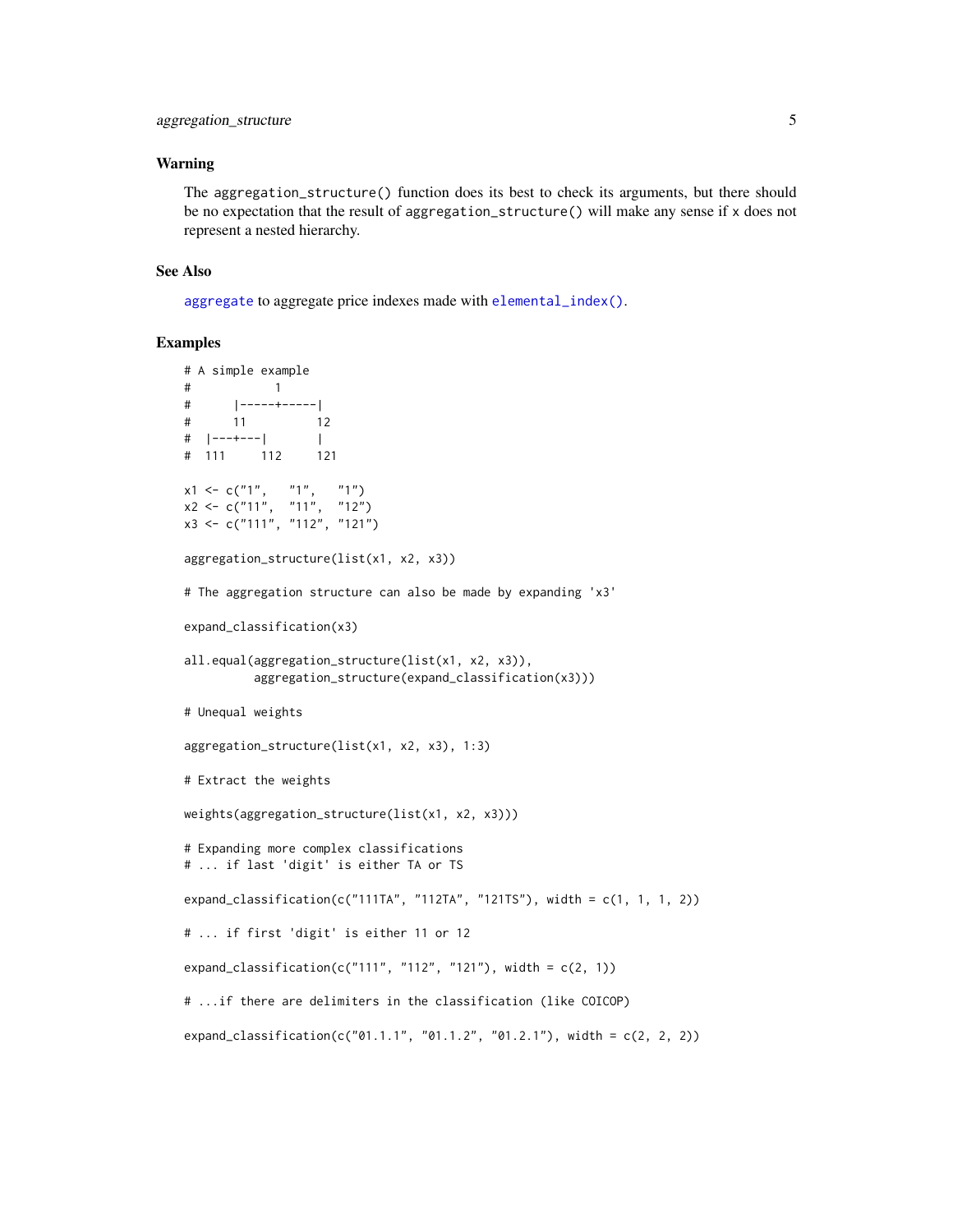<span id="page-5-1"></span><span id="page-5-0"></span>

#### <span id="page-5-2"></span>Description

Chain a period-over-period index by taking the cumulative product of its values to turn it into a fixed-base (direct) index. Unchain a fixed-base index by dividing its values for successive periods to get a period-over-period index. Rebase a fixed-base index by dividing its values by the value of the index in the new base period.

#### Usage

```
chain(x, \ldots)## Default S3 method:
chain(x, ...)## S3 method for class 'ind'
chain(x, link = rep(1, nlevels(x)), ...)
unchain(x, \ldots)## Default S3 method:
unchain(x, ...)## S3 method for class 'ind'
unchain(x, \ldots)rebase(x, ...)
## Default S3 method:
rebase(x, \ldots)## S3 method for class 'ind'
rebase(x, base = rep(1, nlevels(x)), ...)is_chainable_index(x)
```
is\_chain\_index(x) # deprecated

#### **Arguments**

|      | A price index, as made by, e.g., elemental_index().                               |
|------|-----------------------------------------------------------------------------------|
| link | A numeric vector, or something that can coerced into one, of link values for each |
|      | level in x. The default is a vector of 1s so that no linking is done.             |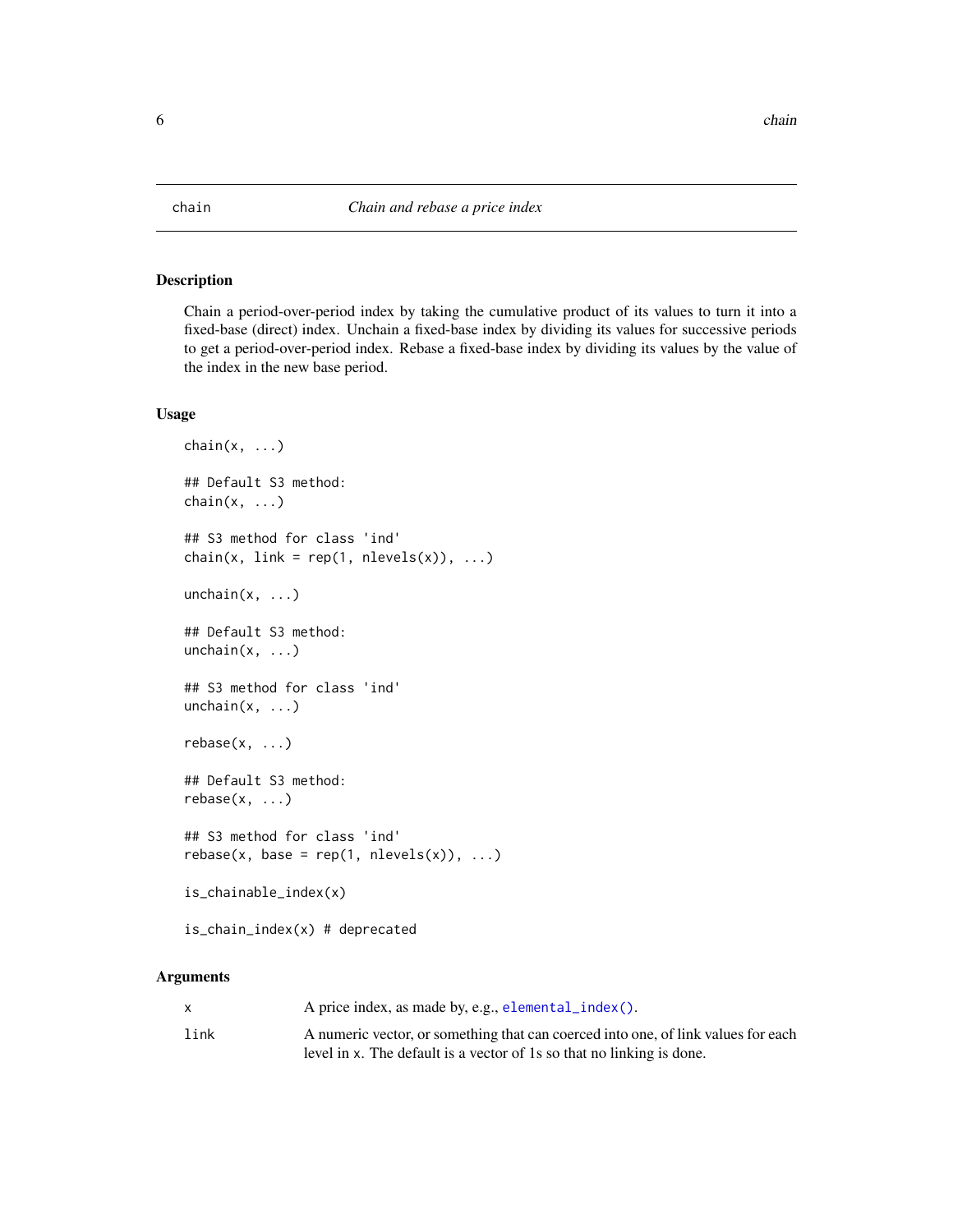#### <span id="page-6-0"></span>chain 7 and 2008, the chain 7 and 2008 and 2008 and 2008 and 2008 and 2008 and 2008 and 2008 and 2008 and 2008

| base     | A numeric vector, or something that can coerced into one, of base-period index    |
|----------|-----------------------------------------------------------------------------------|
|          | values for each level in x. The default is a vector of 1s so that the base period |
|          | remains the same.                                                                 |
| $\cdots$ | Further arguments passed to or used by methods.                                   |

#### Details

The default methods attempts to coerce x into an index with [as\\_index\(\)](#page-10-1) prior to chaining/unchaining/rebasing.

Chaining an index takes the cumulative product of the index values for each level; this is roughly the same as  $t$ (apply(as.matrix(x), 1, cumprod))  $*$  link. Unchaining does the opposite, so these are inverse operations. Note that unchaining a period-over-period index (i.e., when is\_chainable\_index(x)  $=$  TRUE) does nothing, as does chaining a fixed-base index (i.e., when is\_chainable\_index(x)  $==$  FALSE).

Rebasing a fixed-base index divides the values for each level of this index by the corresponding values for each level in the new base period. It's roughly the same as as  $\text{matrix}(x)$  / base. Like unchaining, rebasing a period-over-period index does nothing.

Quote contributions are removed when chaining/unchaining/rebasing an index, as it's not usually possible to update them correctly.

#### Value

Each of these functions returns an index of the same type as x, except is\_chainable\_index() which returns TRUE when x is a period-over-period index (so that chaining makes sense).

#### See Also

[elemental\\_index](#page-10-1) for making elemental price indexes.

#### Examples

prices  $\le$  data.frame(rel = 1:8, period = rep(1:2, each = 4), ea = rep(letters[1:2], 4))

```
# A simple period-over-period elemental index
```
(epr <- with(prices, elemental\_index(rel, period, ea)))

# Make period 0 the fixed base period

chain(epr)

# Chaining and unchaining reverse each other

```
all.equal(epr, unchain(chain(epr)))
```
# Change the base period to period 2 (note the loss of information for period 0)

epr <- chain(epr) rebase(epr, epr[, 2])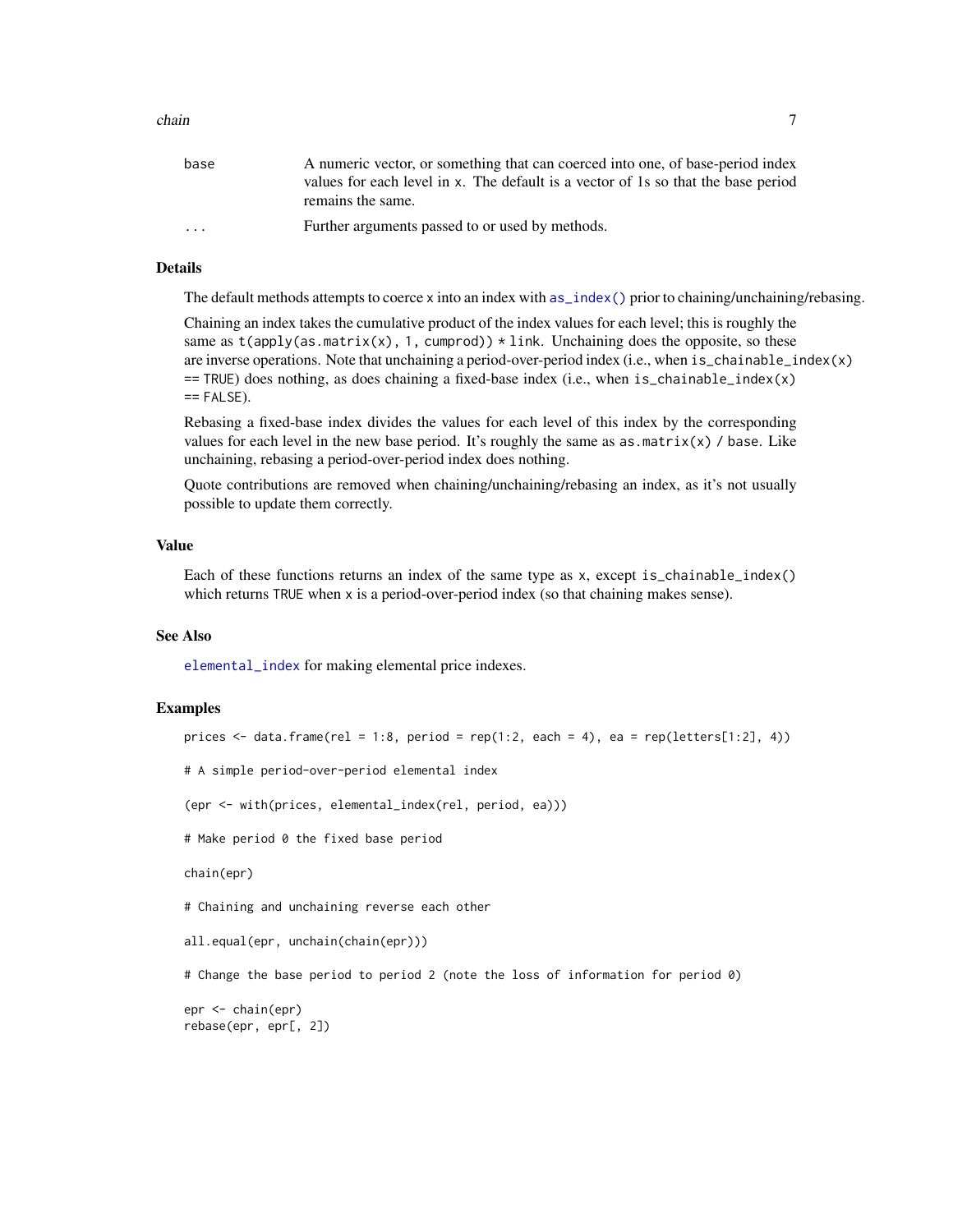<span id="page-7-1"></span><span id="page-7-0"></span>

#### Description

Extract quote contributions from an index object.

#### Usage

```
contrib(x, \ldots)## S3 method for class 'ind'
control(x, level = levels(x), ...)
```
#### Arguments

| X        | A price index, as made by, e.g., elemental_index().                                                                                               |
|----------|---------------------------------------------------------------------------------------------------------------------------------------------------|
| level    | The level of an index for which quote contributions are desired, defaulting to the<br>first level (usually the top-level for an aggregate index). |
| $\cdots$ | Further arguments passed to or used by methods.                                                                                                   |

#### Value

A matrix of quote contributions with a column for each period and a row for each product in level. Contributions are padded with 0 to fit into a rectangular array when products differ over time.

If x does not have quote contributions then the result is NULL.

#### See Also

[elemental\\_index](#page-10-1) for making elemental price indexes.

#### Examples

```
prices \le data.frame(rel = 1:8, period = rep(1:2, each = 4), ea = rep(letters[1:2], 4))
epr <- with(prices, elemental_index(rel, period, ea, contrib = TRUE))
pias <- aggregation_structure(list(c("top", "top", "top"), c("a", "b", "c")), 1:3)
index <- aggregate(epr, pias, na.rm = TRUE)
# Quote contributions for the top-level index
contrib(index)
# Calculate EA contributions for the chained index
gpindex::arithmetic_contributions(as.matrix(chain(index))[c("a", "b", "c"), 2],
```
weights(pias, ea\_only = TRUE))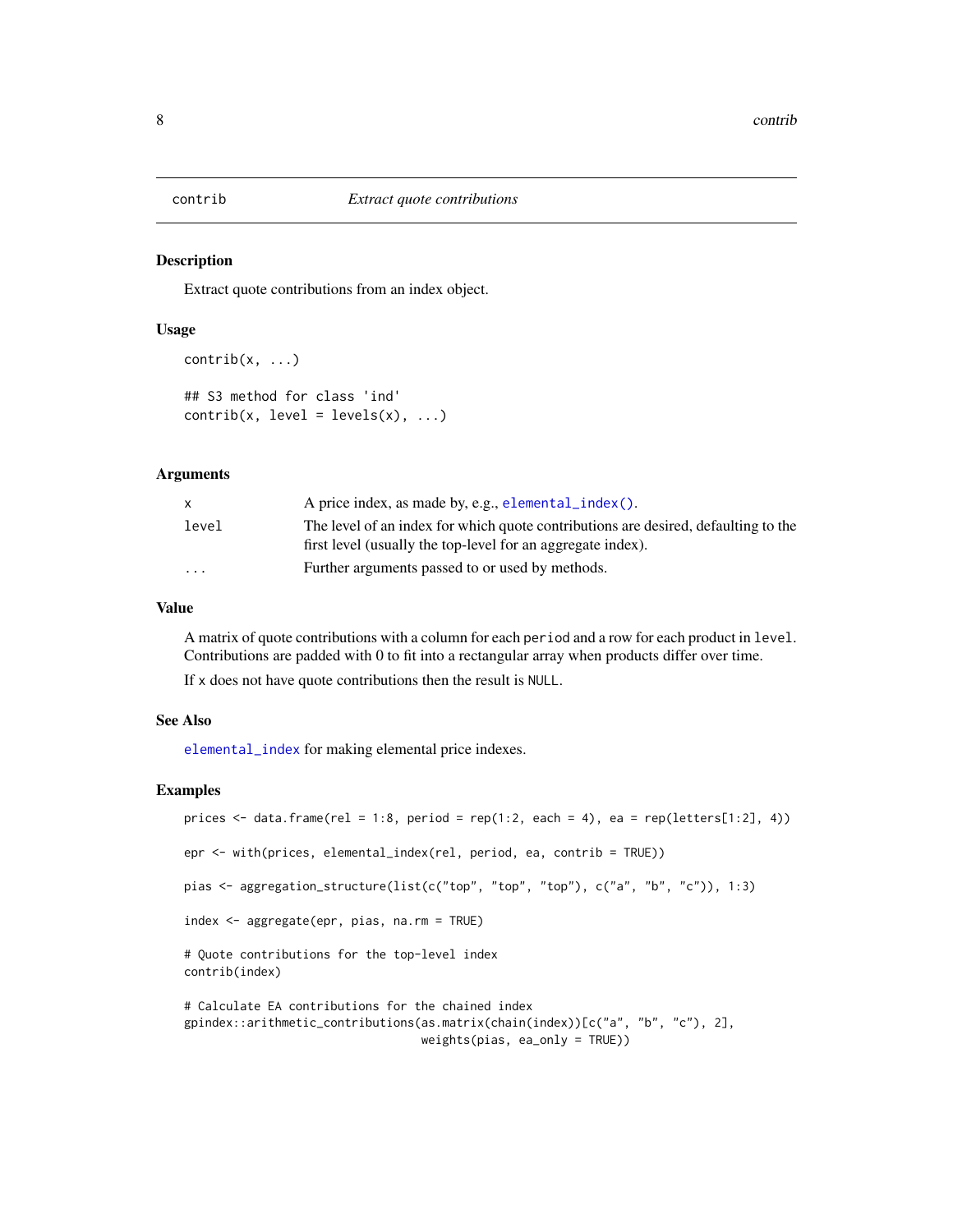<span id="page-8-0"></span>impute\_prices *Impute prices*

#### <span id="page-8-1"></span>Description

Impute missing prices using the carry forward or shadow price method.

#### Usage

carry\_forward(x, period, product)

shadow\_price(x, period, product, ea, pias, w, r1 = 0, r2 = 1)

#### Arguments

| X       | A numeric vector of prices.                                                                                                                                                                                                                |
|---------|--------------------------------------------------------------------------------------------------------------------------------------------------------------------------------------------------------------------------------------------|
| period  | A factor, or something that can be coerced into one, giving the time period<br>associated with each price in x. The ordering of time periods follows of the<br>levels of period, to agree with $cut()$ .                                   |
| product | A factor, or something that can be coerced into one, giving the product associ-<br>ated with each price in x.                                                                                                                              |
| ea      | A factor, or something that can be coerced into one, giving the elemental aggre-<br>gate associated with each price in x.                                                                                                                  |
| pias    | A price index aggregation structure, as made with aggregation_structure().<br>The default imputes from elemental indexes only (i.e., not recursively).                                                                                     |
| W       | A numeric vector of weights for the prices in $x$ (i.e., quote/product weights).<br>The default is to give each price equal weight.                                                                                                        |
| r1      | Order of the price index used to calculate the elemental price indexes: 0 for a<br>geometric index (the default), 1 for an arithmetic index, or -1 for a harmonic<br>index. Other values are possible; see generalized_mean() for details. |
| r2      | Order of the price index used to aggregate the elemental price indexes: 0 for a<br>geometric index, 1 for an arithmetic index (the default), or -1 for a harmonic<br>index. Other values are possible; see generalized_mean() for details. |

#### Details

The carry forward method replaces a missing price for a product by the price for the same product in the previous period. It tends to push an index value towards 1, and is usually avoided; see paragraph 6.61 in the CPI manual (2020).

The shadow price method recursively imputes a missing price by the value of the price for the same product in the previous period multiplied by the value of the period-over-period elemental index for the elemental aggregate to which that product belongs. This requires computing and aggregating an index (according to pias, unless pias is not supplied) for each period, and so these imputations can take a while. The index values used to do the imputations are not returned because the index needs to be recalculated to get correct quote contributions.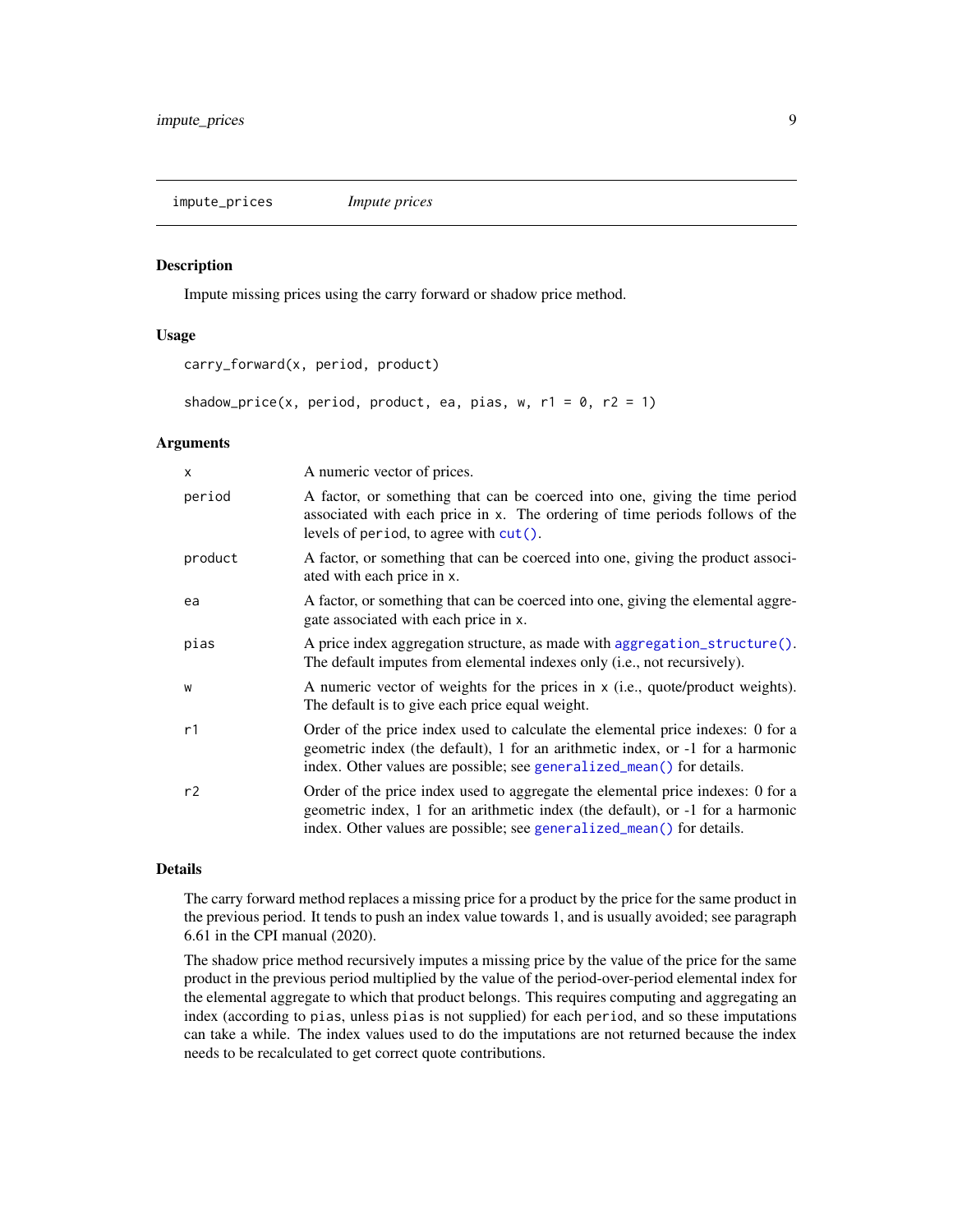Shadow price imputation is referred to as self-correcting overall mean imputation in chapter 6 of the CPI manual (2020). It is identical to simply excluding missing price relatives in the index calculation, except in the period that a missing product returns. For this reason care is needed when using this method. It is sensitive to the assumption that a product does not change over time, and in some cases it is safer to simply omit the missing price relatives instead of imputing the missing prices.

#### Value

A copy of x with missing values replaced (where possible).

#### References

ILO, IMF, OECD, Eurostat, UN, and World Bank. (2020). *Consumer Price Index Manual: Theory and Practice*. International Monetary Fund.

#### See Also

[price\\_relative](#page-18-1) for making price relatives for the same products over time.

[elemental\\_index](#page-10-1) for making elemental price indexes.

#### Examples

```
prices \leq data.frame(price = c(1:7, NA), period = rep(1:2, each = 4),
                     product = 1:4, ea = rep(leftters[1:2], 4))
```
with(prices, carry\_forward(price, period, product))

```
with(prices, shadow_price(price, period, product, ea))
```
price\_data *Price data*

Sample price and weight data for both a match sample and fixed sample type index.

#### Usage

Description

```
data("ms_prices")
data("ms_weights")
data("fs_prices")
data("fs_weights")
```
<span id="page-9-0"></span>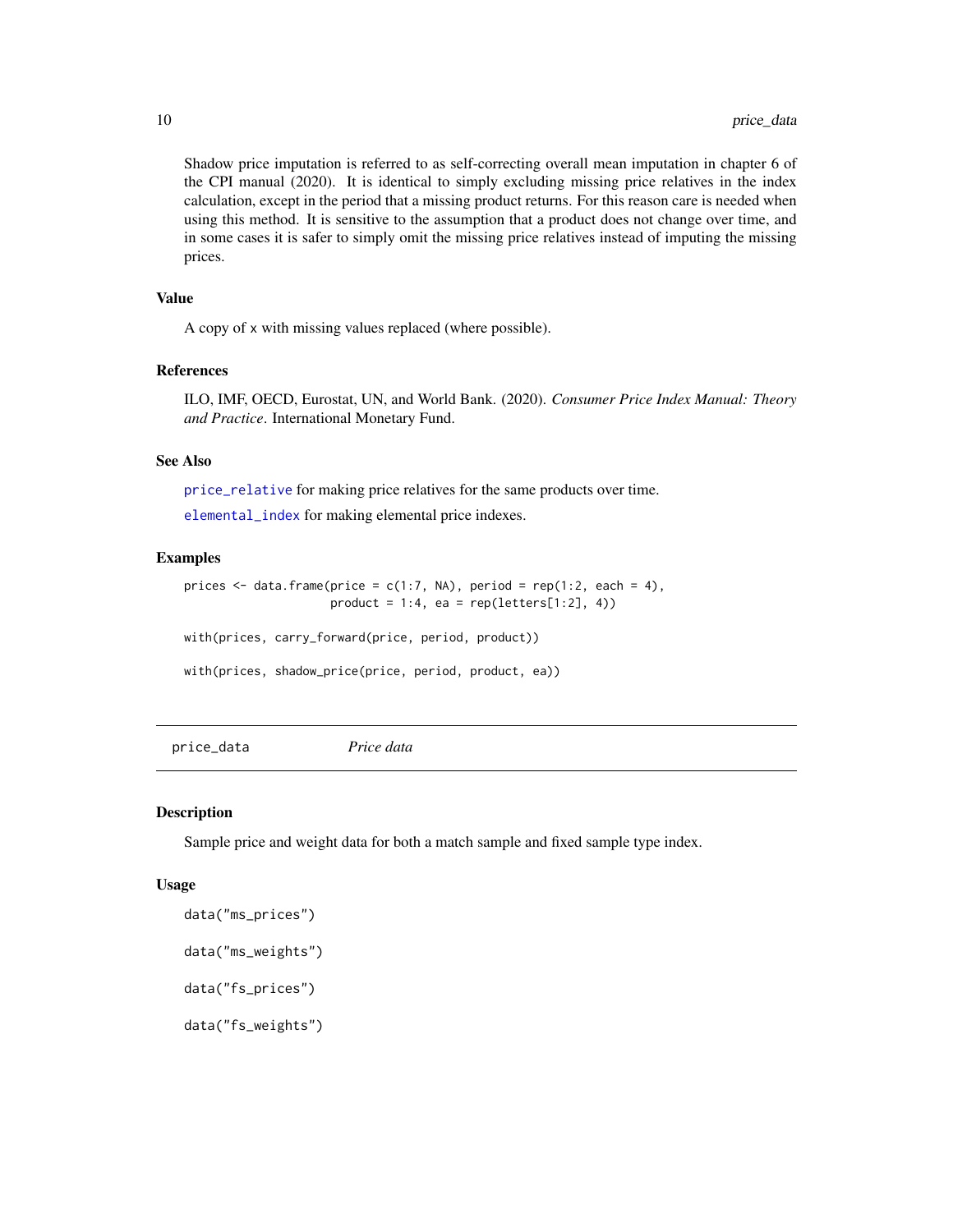<span id="page-10-0"></span>price\_indexes *Price indexes*

#### <span id="page-10-1"></span>Description

Compute period-over-period or fixed-base (direct) elemental price indexes (with optional quote contributions), or coerce pre-computed index values into an index object. There are methods to aggregate these indexes with a price index aggregation structure or average them over subperiods, combine indexes together, extract useful information, and coerce into a tabular form.

#### Usage

```
# Elemental indexes
elemental_index(rel, ...)
## Default S3 method:
elemental_index(rel, ...)
## S3 method for class 'numeric'
elemental_index(rel, period = gl(1, length(rel)),
                ea = gl(1, length (rel)), w, contrib = FALSE,chainable = TRUE, na.rm = FALSE, r = 0, ...)
# Aggregate
## S3 method for class 'ind'
aggregate(x, pias, na.rm = FALSE, r = 1, ...)## S3 method for class 'agg_ind'
vcov(object, repweights, mse = TRUE, ...)
## S3 method for class 'ind'
mean(x, w, window = 3, na.rm = FALSE, r = 1, ...)
# Combine
## S3 method for class 'ind'
merge(x, y, \ldots)## S3 method for class 'ind'
stack(x, y, ...)## S3 method for class 'ind'
unstack(x, ...)
# Extract
## S3 method for class 'ind'
x[i, j]
```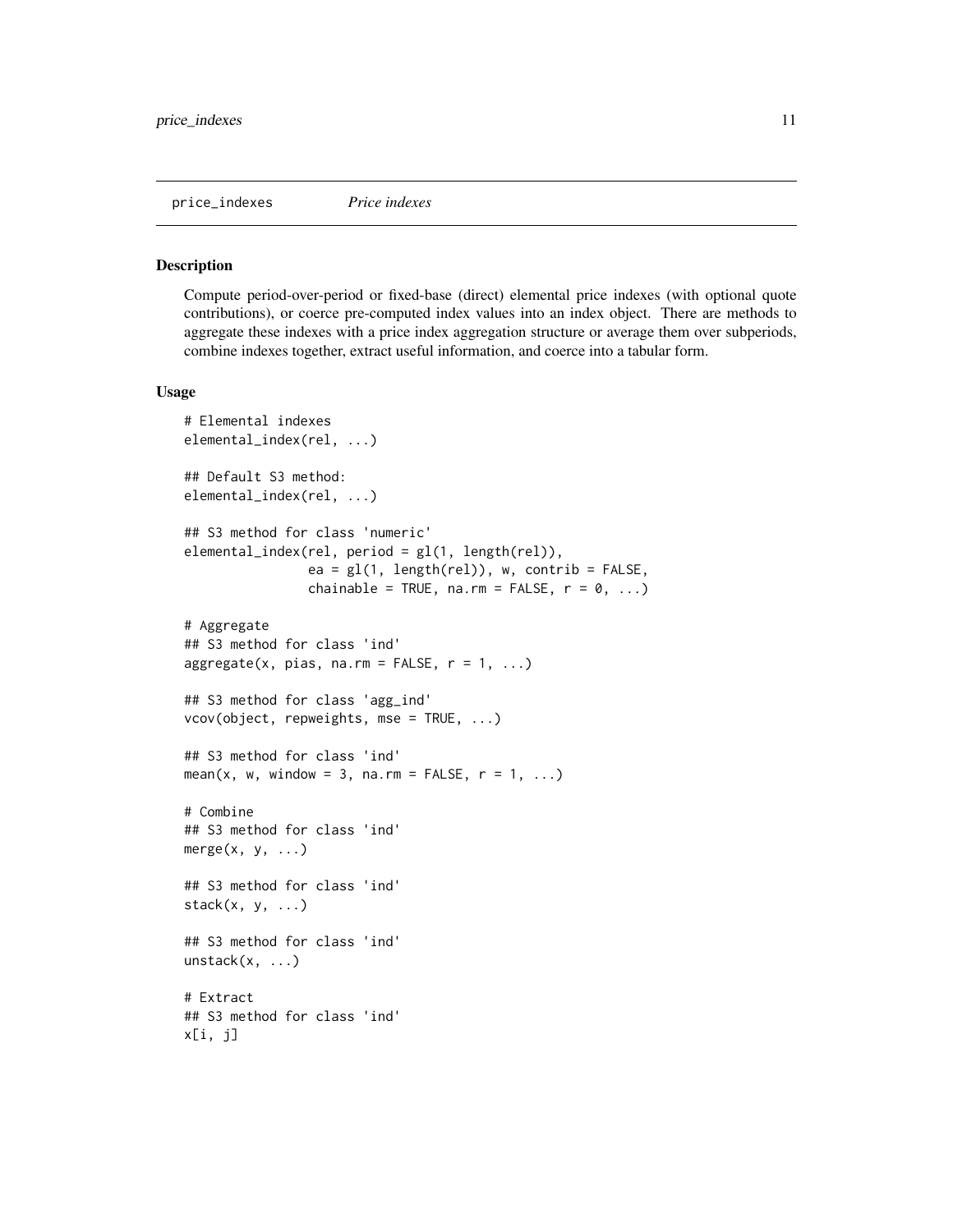```
## S3 replacement method for class 'ind'
x[i, j] <- value
## S3 method for class 'ind'
levels(x)
## S3 method for class 'ind'
time(x, \ldots)## S3 method for class 'ind'
start(x, \ldots)## S3 method for class 'ind'
end(x, \ldots)## S3 method for class 'ind'
head(x, n = 6, ...)
## S3 method for class 'ind'
tail(x, n = 6, ...)# Coerce
## S3 method for class 'ind'
as.matrix(x, \ldots)## S3 method for class 'ind'
as.data.frame(x, ..., stringsAsFactors = FALSE)
as\_index(x, ...)## Default S3 method:
as\_index(x, ...)## S3 method for class 'matrix'
as\_index(x, chainable = TRUE, ...)## S3 method for class 'data.frame'
as\_index(x, \text{cols} = 1:3, \text{ chainable} = TRUE, ...)is_index(x)
```
## is\_aggregate\_index(x)

### Arguments

| rel    | Period-over-period or fixed-base price relatives. Currently there is only a method |
|--------|------------------------------------------------------------------------------------|
|        | for numeric vectors; these can be made with $price$ relative().                    |
| period | A factor, or something that can be coerced into one, giving the time period        |

<span id="page-11-0"></span>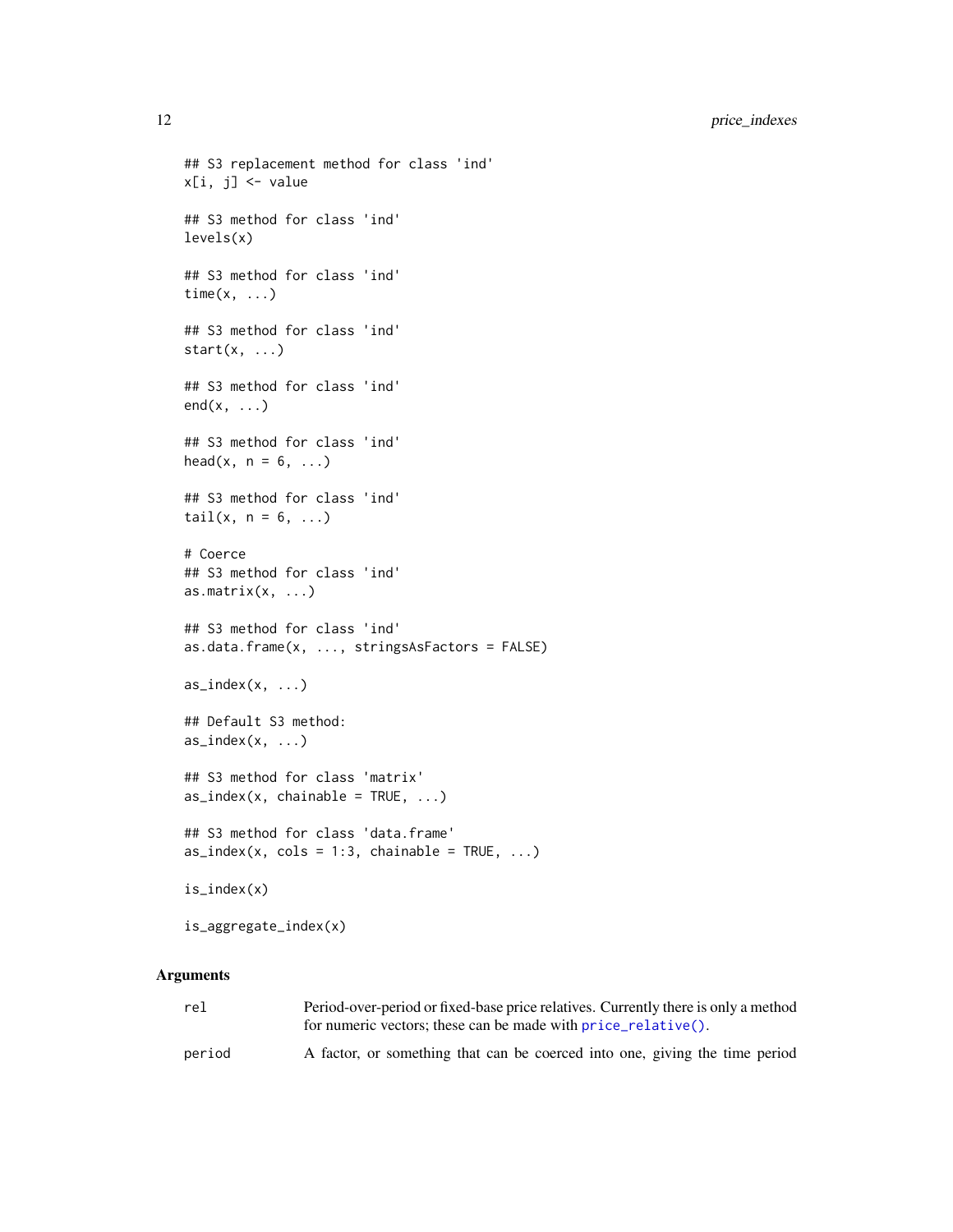<span id="page-12-0"></span>

|                  | associated with each price relative in rel. The ordering of time periods follows<br>of the levels of period, to agree with cut(). The default assumes that all price<br>relatives belong to one time period.                                                                                                                                                                                       |
|------------------|----------------------------------------------------------------------------------------------------------------------------------------------------------------------------------------------------------------------------------------------------------------------------------------------------------------------------------------------------------------------------------------------------|
| ea               | A factor, or something that can be coerced into one, giving the elemental ag-<br>gregate associated with each price relative in rel. The default assumes that all<br>price relatives belong to one elemental aggregate.                                                                                                                                                                            |
| W                | A numeric vector of weights for the price relatives in rel/index values in x. The<br>default is equal weights.                                                                                                                                                                                                                                                                                     |
| contrib          | Should quote contributions be calculated? The default does not calculate contri-<br>butions.                                                                                                                                                                                                                                                                                                       |
| chainable        | Are the price relatives in rel period-over-period relatives for a chained calcula-<br>tion (the default)? This should be FALSE when rel are fixed-base relatives.                                                                                                                                                                                                                                  |
| na.rm            | Should missing values be removed? By default, missing values are not removed.<br>Setting na.rm = TRUE is equivalent to overall mean imputation.                                                                                                                                                                                                                                                    |
| r                | Order of the generalized mean to aggregate price relatives/index values. 0 for a<br>geometric index (the default for making elemental indexes), 1 for an arithmetic<br>index (the default for aggregating elemental indexes and averaging indexes over<br>subperiods), or -1 for a harmonic index (usually for a Paasche index). Other<br>values are possible; see generalized_mean() for details. |
| x, y             | A price index, usually made by elemental_index() or aggregate().                                                                                                                                                                                                                                                                                                                                   |
| pias             | A price index aggregation structure. This can be made with aggregation_structure().                                                                                                                                                                                                                                                                                                                |
| object           | An aggregate price index, as made by aggregate().                                                                                                                                                                                                                                                                                                                                                  |
| repweights       | A matrix, or something that can be coerced into one, of bootstrap replicate<br>weights with a row for each elemental aggregate and a column for each replicate.                                                                                                                                                                                                                                    |
| mse              | Should covariances be centered off the value of the index in object (the default),<br>or the mean of the replicates?                                                                                                                                                                                                                                                                               |
| window           | The size of the window used to average index values across subperiods. The<br>default (3) turns a monthly index into into a quarterly one.                                                                                                                                                                                                                                                         |
| i, j, value      | See Extract, with value being a numeric vector (or something that can coerced<br>into one.)                                                                                                                                                                                                                                                                                                        |
| n                | See head.                                                                                                                                                                                                                                                                                                                                                                                          |
| stringsAsFactors |                                                                                                                                                                                                                                                                                                                                                                                                    |
|                  | See as.data.frame.                                                                                                                                                                                                                                                                                                                                                                                 |
| cols             | A vector giving the positions/names of the period, level, and value columns in<br>x. The default assumes that the first column contains time periods, the second<br>contains levels, and the third contains index values.                                                                                                                                                                          |
| $\cdots$         | Further arguments passed to or used by methods.                                                                                                                                                                                                                                                                                                                                                    |

### Details

Elemental indexes: When supplied with a numeric vector, elemental\_index() is a simple wrapper that applies [generalized\\_mean\(r\)](#page-0-0) and [contributions\(r\)](#page-0-0) (if contrib = TRUE) to rel and w grouped by ea and period. That is, for every combination of elemental aggregate and time period, elemental\_index() calculates an index based on a generalized mean of order r and,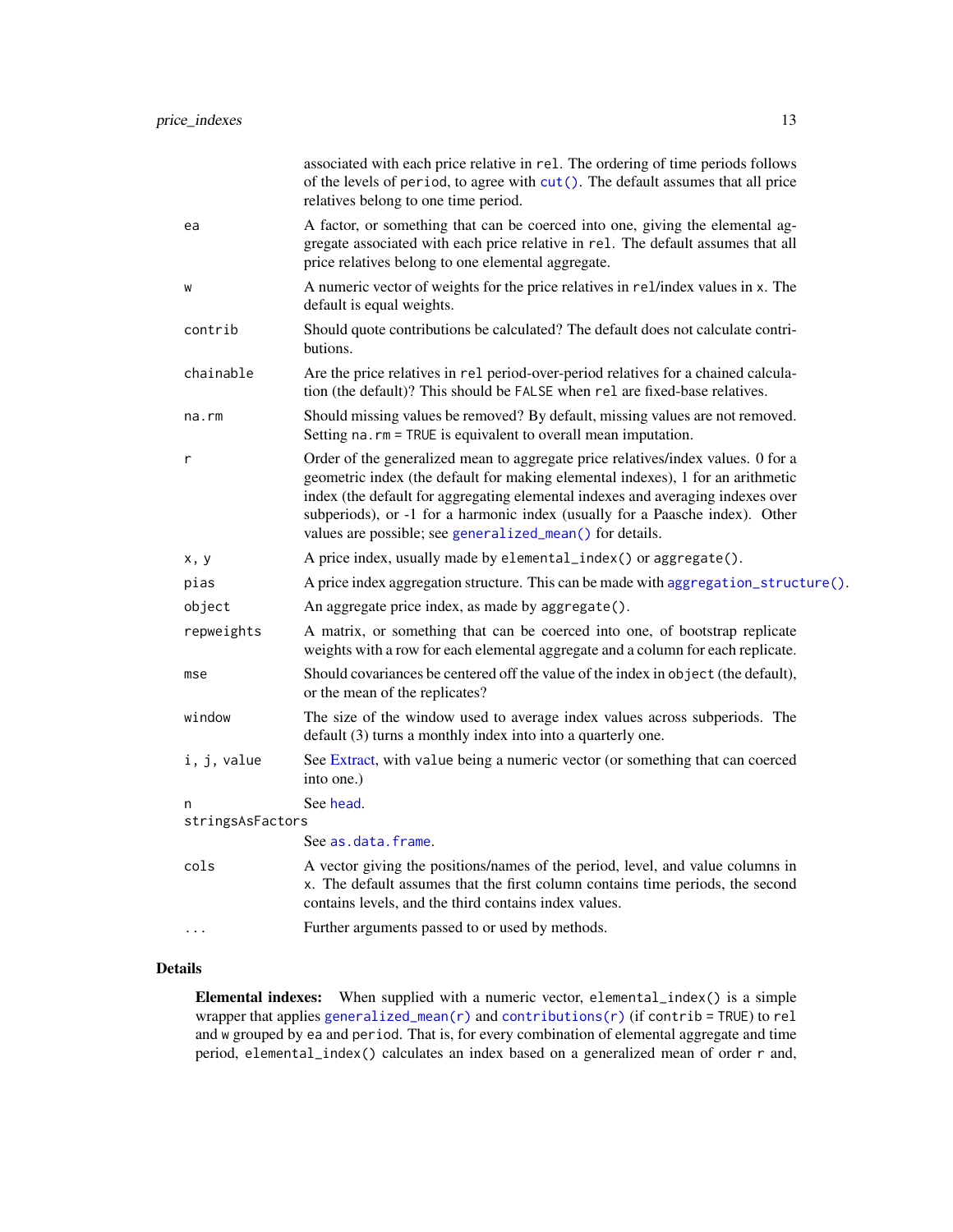<span id="page-13-0"></span>optionally, quote contributions (using names for rel as product names). The default ( $r = \emptyset$  and no weights) makes Jevons elemental indexes. See chapter 8 (pp. 175–190) of the CPI manual (2020) for more detail about making elemental indexes, and chapter 5 of Balk (2008).

The default method simply coerces rel to a numeric prior to calling the method above.

The interpretation of the index depends on how the price relatives in rel are made. If these are period-over-period relatives, then the result is a collection of period-over-period elemental indexes; if these are fixed-base relatives, then the result is a collection of fixed-base (direct) elemental indexes. For the latter, chainable should be set to FALSE so that no subsequent methods assume that a chained calculation should be used.

By default, missing price relatives in rel will propagate throughout the index calculation. Ignoring missing values with na.rm = TRUE is the same as parental (or overall mean) imputation, and needs to be explicitly set in the call to elemental\_index(). Explicit imputation of missing relatives, and especially imputation of missing prices, should be done prior to calling elemental\_index().

Indexes based on nested generalized means, like the Fisher index (and superlative quadratic mean indexes more generally), can be calculated by supplying the appropriate weights with [nested\\_transmute\(\)](#page-0-0); see the example below. It is important to note that there are several ways to make these weights, and this affects how quote contributions are calculated.

Aggregate: The aggregate() method aggregates elemental indexes by looping over each time period in x and

- 1. aggregates the elemental indexes with [generalized\\_mean\(r\)](#page-0-0) for each level of pias;
- 2. aggregates quote contributions for each level of pias (if there are any);
- 3. price updates the weights in pias with [factor\\_weights\(r\)](#page-0-0) (only for period-over-period elemental indexes, i.e., is\_chainable\_index $(x)$  == TRUE).

The result is a collection of aggregated period-over-period indexes that can be chained together to get a fixed-base index when x are period-over-period elemental indexes. Otherwise, when x are fixed-base elemental indexes, the result is a collection of aggregated fixed-base (direct) indexes.

By default, missing elemental indexes will propagate when aggregating the index. Missing elemental indexes can be due to both missingness of these values in x, and the presence of elemental aggregates in pias that are not part of x. Setting na.rm = TRUE ignores missing values, and is equivalent to parental (or overall mean) imputation. As an aggregated price index generally cannot have missing values (for otherwise it can't be chained over time), any missing values for a level of pias are removed and recursively replaced by the value of its immediate parent.

In most cases aggregation is done with an arithmetic mean (the default), and this is detailed in chapter 8 (pp. 190–198) of the CPI manual (2020). Aggregating with a non-arithmetic mean follows the same steps, except that the elemental indexes are aggregated with a mean of a different order (e.g., harmonic for a Paasche index), and the method for price updating the weights is slightly different.

Aggregating quote contributions uses the method in chapter 9 of the CPI manual (equations 9.26 and 9.28) when aggregating with an arithmetic mean. With a non-arithmetic mean, arithmetic weights are constructed using transmute\_weights $(r, 1)$  in order to apply this method.

There may not be contributions for all prices relatives in an elemental aggregate if the elemental indexes are built from several sources (as with merge()). In this case the contribution for a price relative in the aggregated index will be correct, but the sum of all contributions will not equal the change in the value of the index. This can also happen when aggregating an already aggregated index in which missing index values have been imputed (i.e., when na.rm = TRUE).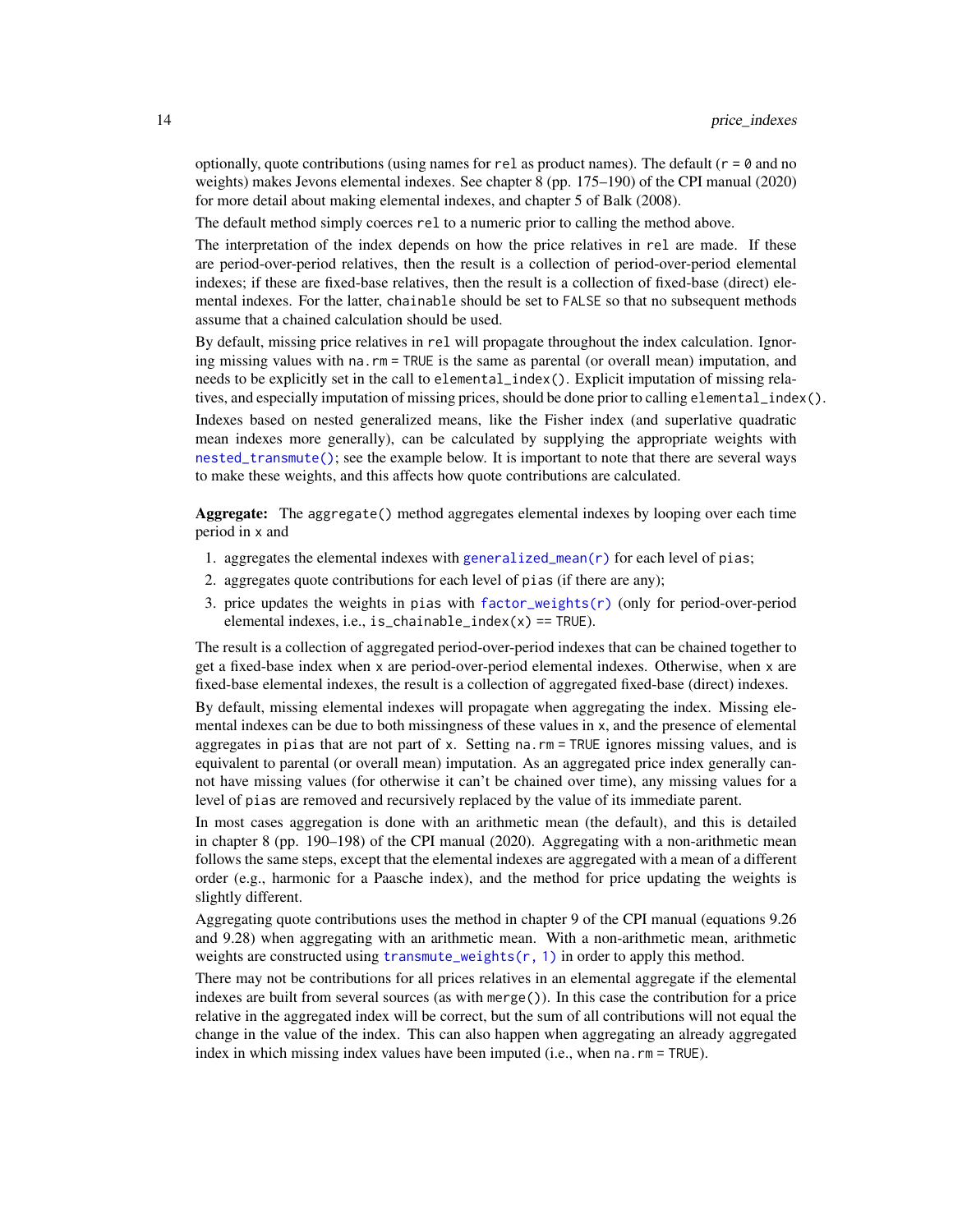The vcov() method is a simple wrapper to calculate the variance matrix for an aggregated index when bootstrap replicate weights are available for the elemental aggregates. This approach is usually applicable when elemental aggregates are sampled, and provides an estimator of the sampling variance of the price index. It ignores any sampling variance from the elemental indexes (which often use judgmental sampling), and ultimately depends on the method of generating replicate weights. It returns a matrix of variances with a row for each upper-level index and a column for each time period. (Chapters 3 and 4 of Selvanathan and Rao (1994), especially section 4.7, provide analytic variance estimators for some common price indexes that are applicable with simple random sampling.) Note that any missing elemental indexes need to be explicitly imputed prior to using this method, otherwise they will propagate throughout the variance calculation.

Indexes can be aggregated over subperiods by taking the (usually arithmetic) mean of index values for each level over consecutive windows of subperiods. The mean() method constructs a set of windows of length window, starting in the first period of the index, and takes the unweighted mean of each index value in these windows for each level of the index. The last window is discarded if it is incomplete, so that index values are always averaged over window periods. The names for the first time period in each window form the new names for the aggregated time periods. Note that quote contributions are discarded when aggregating over subperiods.

An optional vector of weights can be specified when aggregating index values over subperiods, which is often useful when aggregating a Paasche index; see section 4.3 of Balk (2008) for details. It is usually easiest to specify these weights as a matrix with a row for each index value in x and a column for each time period.

Combine: The merge() method combines two index objects with common time periods, merging together the index values and quote contributions for each time period in x and y. This is useful for building up an index when different elemental aggregates come from different sources of data, or use different index-number formulas.

The stack() method combines two index objects with common levels, stacking index values and quote contributions for each level in y after those in x. The unstack() method breaks up  $x$  into a list of indexes, one for each period in x. These methods can be used in a map-reduce to make an index with multiple aggregation structures (like a Paasche index).

It is not generally possible to merge aggregated indexes, as this would change the aggregation structure, so merging always returns an index of class ind. If at least one of x or y is an aggregate index then the result of stacking these indexes is also an aggregate index; otherwise, it is the same class as x.

Extract: The extraction method treats x as a matrix of index values with (named) rows for each level and columns for each period in x. Unlike a matrix, dimensions are never dropped as indexing x always returns an index object. This means that indexing with a matrix is not possible, and only a submatrix can be extracted. As x is not an atomic vector, indexing with a single index like  $x[1]$  is taken to be the same as  $x[1, 1]$ . Note that indexing an aggregated index cannot generally preserve the aggregation structure if any levels are removed, and in this case the resulting index is *not* an aggregated index.

The replacement method similarly treats x as a matrix, and behaves the same as replacing values in a matrix (except that value is coerced to numeric). Note that replacing the values of an index will remove the corresponding quote contributions (if any).

The levels() method extracts the levels of an index, and the time() method extracts the time periods of the index. The start() and end() methods extract the first and last time period.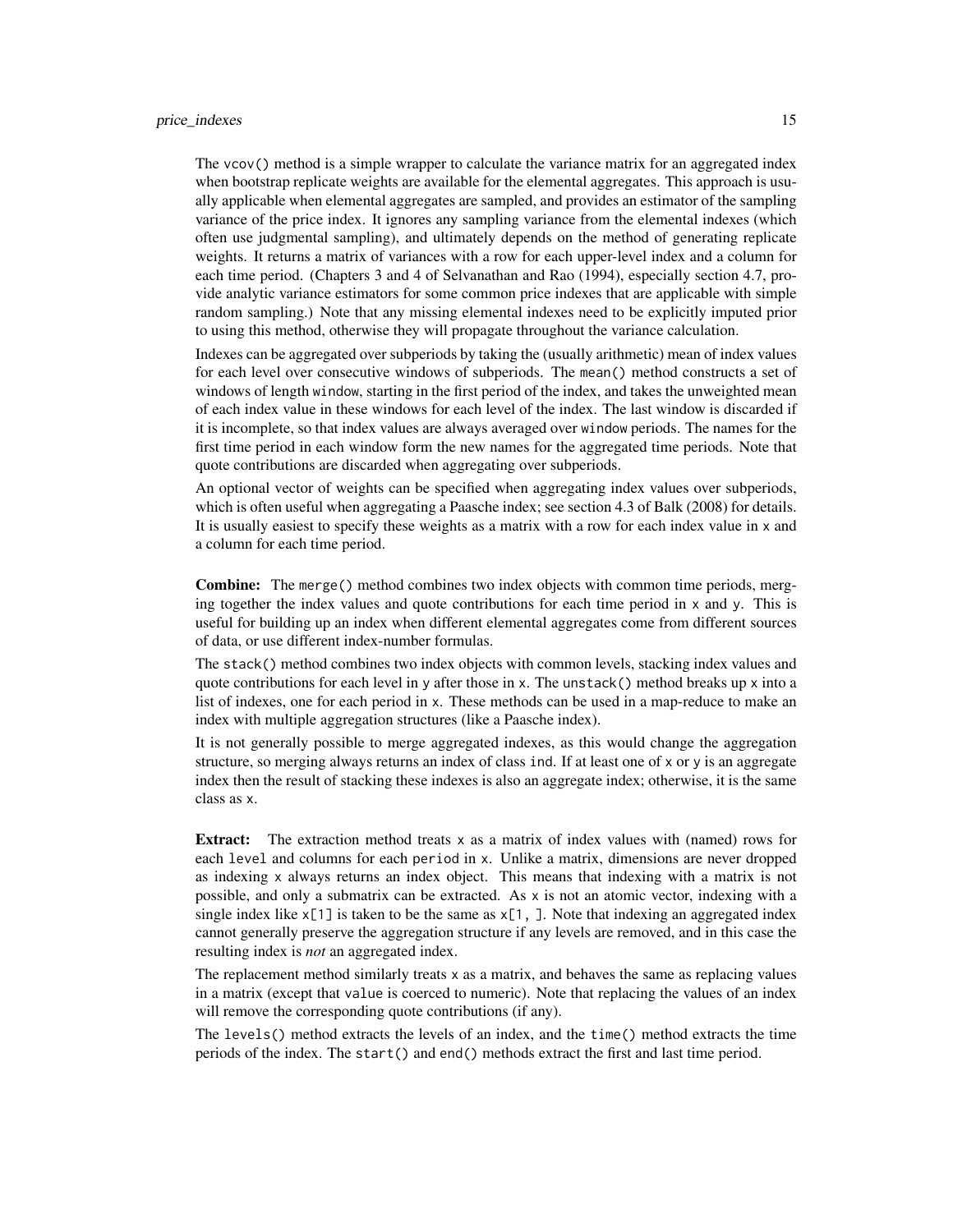The head() and  $tail$  methods act as if x is a matrix of index values, and by default extract the time series for the first/last six levels of x.

The summary() method summarizes x as a matrix of index values (i.e., the five-number summary for each period). If there are quote contributions, then these are also summarized as a matrix.

Coerce: The as.matrix() method turns an index into a matrix with a row for each level and a column for each period. The as.data.frame() method turns an index into a data frame with three columns: period, level, and value.

as\_index() is useful to form an elemental index from pre-computed values. Numeric matrices are coerced into an elemental index object by treating each column as a separate time period, and each row as an elemental aggregate. Column names are used to denote time periods, and row names are used to denote elemental aggregates (so they must be unique). This essentially reverses calling  $as.matrix()$  on an index object. If a dimension is unnamed, then it is given a sequential label from 1 to the size of that dimension. The default method coerces x to a matrix prior to using the matrix method.

The data frame method for  $as\_index()$  is best understood as reversing the effect of as.data.frame() on an index object. It constructs a matrix by taking the unique values of  $x[[\text{cols}[1]]]$  as columns and the unique values of  $x[[cols[2]]]$  as rows (in the order they appear). It then populates this matrix with the corresponding values in x[[cols[3]]], and uses the matrix method for as\_index(). Note that the resulting index is therefore sensitive to the ordering of x.

#### Value

Most of these functions return index objects of class ind. These often behaves like a matrix with a row for each level of the index and a column for each time period, and have the following components.

| index       | A named list with an entry for each period that gives a named vector of index<br>values for each level in ea.                                                                                                                                                               |
|-------------|-----------------------------------------------------------------------------------------------------------------------------------------------------------------------------------------------------------------------------------------------------------------------------|
| contrib     | A named list with an entry for each period, which itself contains a named list<br>with an entry for each level in ea with a named vector that gives the additive<br>contribution for each price relative. If contrib = FALSE, then each of these<br>vectors is of length 0. |
| levels      | The levels for ea.                                                                                                                                                                                                                                                          |
| time        | The levels for period.                                                                                                                                                                                                                                                      |
| has_contrib | The value of contrib.                                                                                                                                                                                                                                                       |
| chainable   | The value of chainable, usually TRUE.                                                                                                                                                                                                                                       |

aggregate() returns an aggregate index. This is an object of class agg\_ind, inheriting from class ind, which has the following components.

- index A named list with an entry for each period in x that gives a named vector of index values for each level in pias.
- contrib A named list with an entry for each period, which itself contains a list with an entry for each level in pias with a named vector that gives the additive contribution for each price relative.
- levels The levels for pias.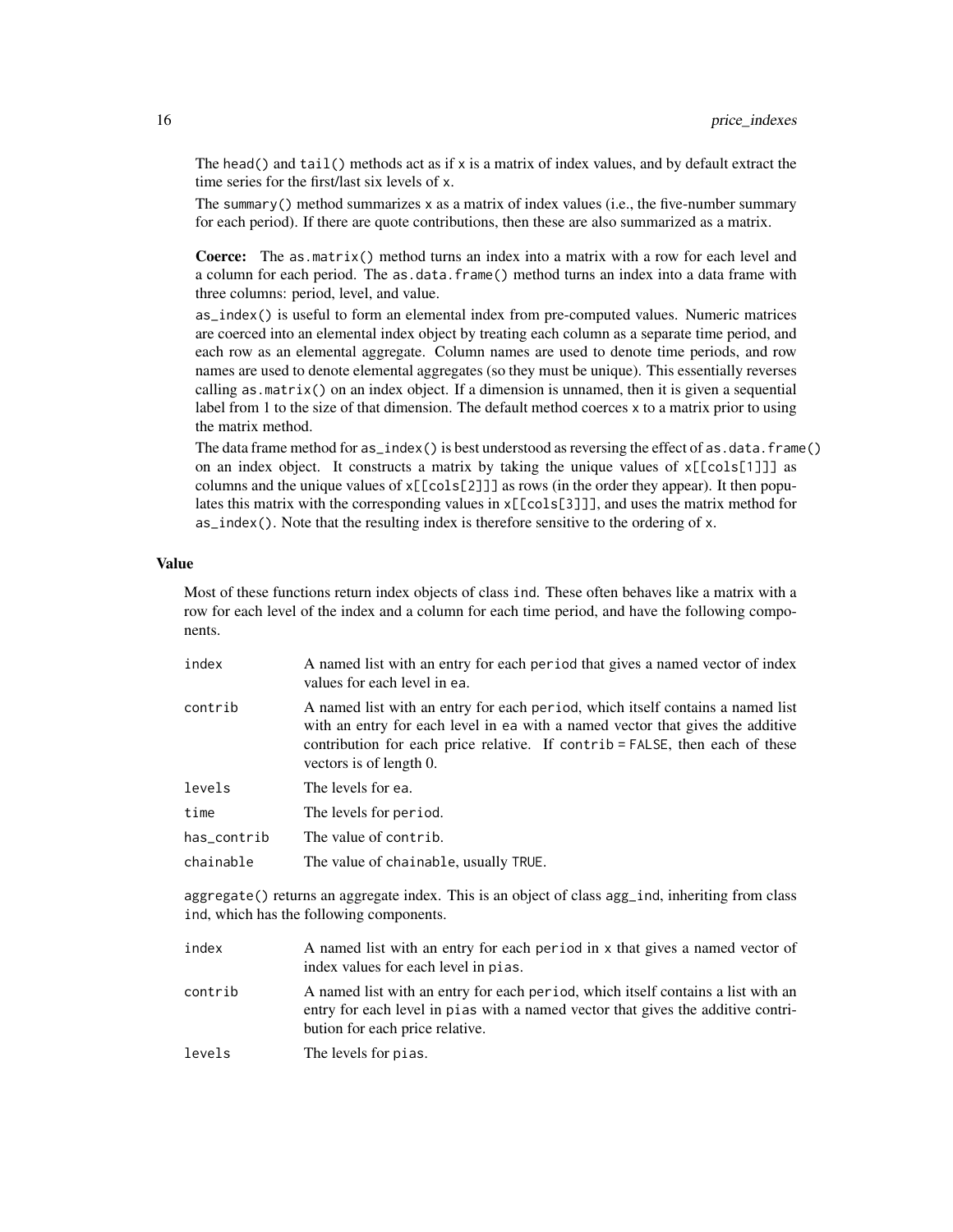#### <span id="page-16-0"></span>price\_indexes 17

| time        | The levels for period from x.                                            |
|-------------|--------------------------------------------------------------------------|
| has_contrib | The value of has_contrib from x.                                         |
| chainable   | The value for chainable from x, usually TRUE.                            |
|             | The value for r, usually 1.                                              |
| pias        | A list containing the child, parent, eas, and height components of pias. |

#### Source

The vcov() method was influenced by a SAS routine by Justin Francis that was first ported to R by Ambuj Dewan, and subsequently rewritten by Steve Martin.

#### References

Balk, B. M. (2008). *Price and Quantity Index Numbers*. Cambridge University Press.

ILO, IMF, OECD, Eurostat, UN, and World Bank. (2020). *Consumer Price Index Manual: Theory and Practice*. International Monetary Fund.

Selvanathan, E. A., and Rao, D. S. P. (1994). *Index Numbers: A Stochastic Approach*. MacMillan.

#### See Also

[price\\_relative](#page-18-1) for making price relatives for the same products over time, and [carry\\_forward](#page-8-1) and [shadow\\_price](#page-8-1) for imputations for missing prices.

[aggregation\\_structure](#page-2-1) for making a price index aggregation structure.

[chain](#page-5-1) for chaining period-over-period indexes, and [rebase](#page-5-2) for rebasing an index.

[contrib](#page-7-1) for extracting quote contributions.

The sps\_repweights() function in the sps package to generate replicates weights when elemental aggregates are sampled using sequential Poisson sampling.

#### **Examples**

prices  $\le$  - data.frame(rel = 1:8, period = rep(1:2, each = 4), ea = rep(letters[1:2], 4))

# A two-level aggregation structure

```
pias <- aggregation_structure(list(c("top", "top", "top"), c("a", "b", "c")), 1:3)
```
# Calculate Jevons elemental indexes

(epr <- with(prices, elemental\_index(rel, period, ea)))

# Same as using lm() or tapply()

exp(coef(lm(log(rel) ~ ea:factor(period) - 1, prices)))

with(prices, t(tapply(rel, list(period, ea), gpindex::geometric\_mean, na.rm = TRUE)))

# Extract the indexes like a matrix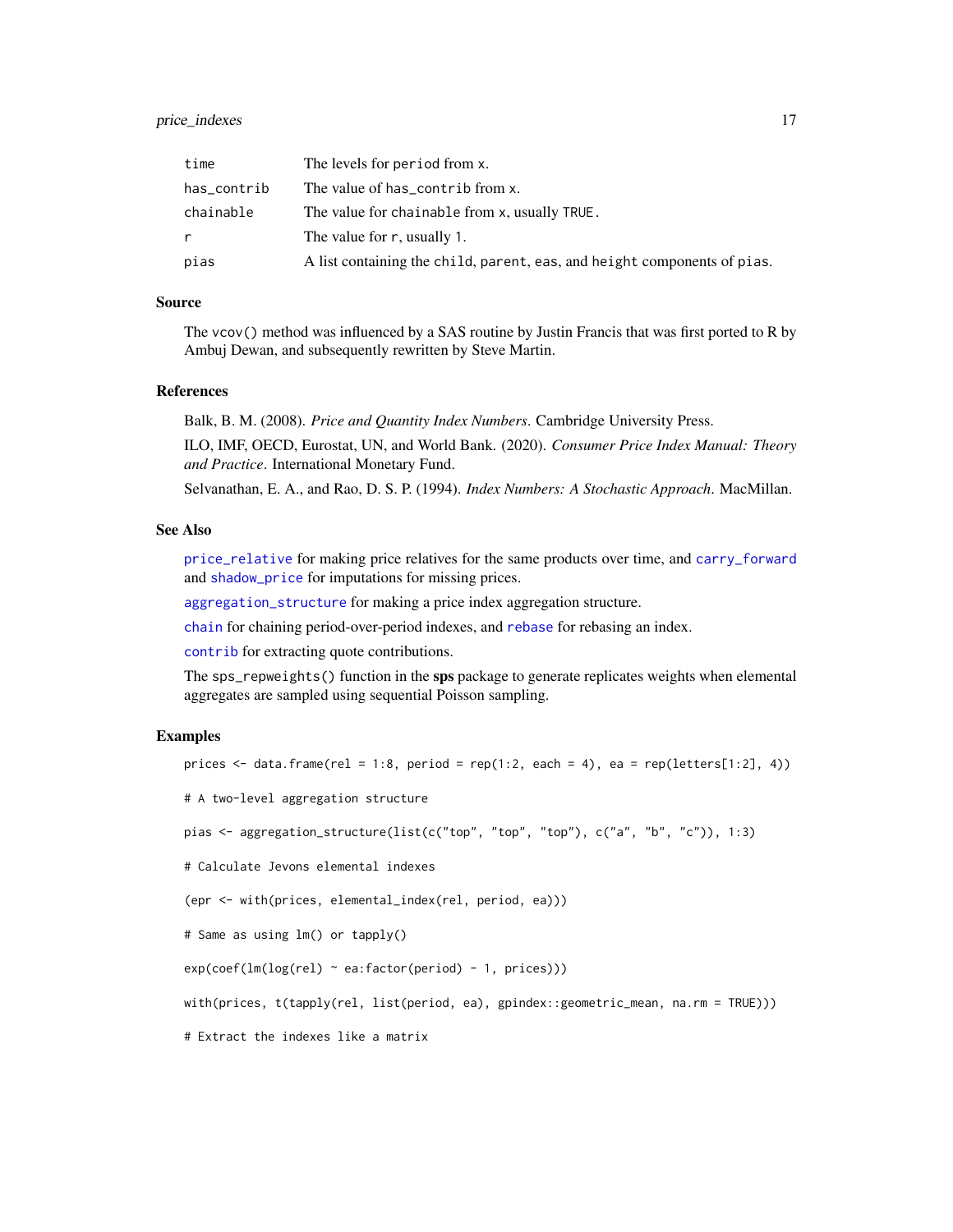```
epr["a", ]
epr[, 2]
epr[1, ] <- 1 # can be useful for doing specific imputations
# Aggregate (note the imputation for elemental index 'c')
(index <- aggregate(epr, pias, na.rm = TRUE))
# Aggregation can equivalently be done as matrix multiplication
as.matrix(pias) %*% as.matrix(chain(index[letters[1:3]]))
# Merge two indexes prior to aggregation
prices2 <- data.frame(rel = 1:8, period = rep(1:2, each = 4), ea = rep(letters[3:4], 4))
epr2 <- with(prices2, elemental_index(rel, period, ea))
aggregate(merge(epr, epr2), pias)
# Stack two indexes prior to aggregation
prices3 <- data.frame(rel = 1:8, period = rep(3:4, each = 4), ea = rep(letters[1:2], 4))
epr3 <- with(prices3, elemental_index(rel, period, ea))
aggregate(stack(epr, epr3), pias)
# Unstack does the reverse
all.equal(c(unstack(epr), unstack(epr3)), unstack(stack(epr, epr3)))
# Extract useful features of the index
head(index, 1)
tail(index, 3)
levels(index)
time(index)
start(index)
end(index)
summary(index)
# Turn the index into a data frame/matrix
as.data.frame(index)
as.matrix(index)
all.equal(as_index(as.data.frame(epr)), epr)
all.equal(as_index(as.matrix(epr)), epr)
# Calculate a CSWD index (same as the Jevons in this example)
# as an arithmetic index by constructing appropriate weights
library(gpindex)
```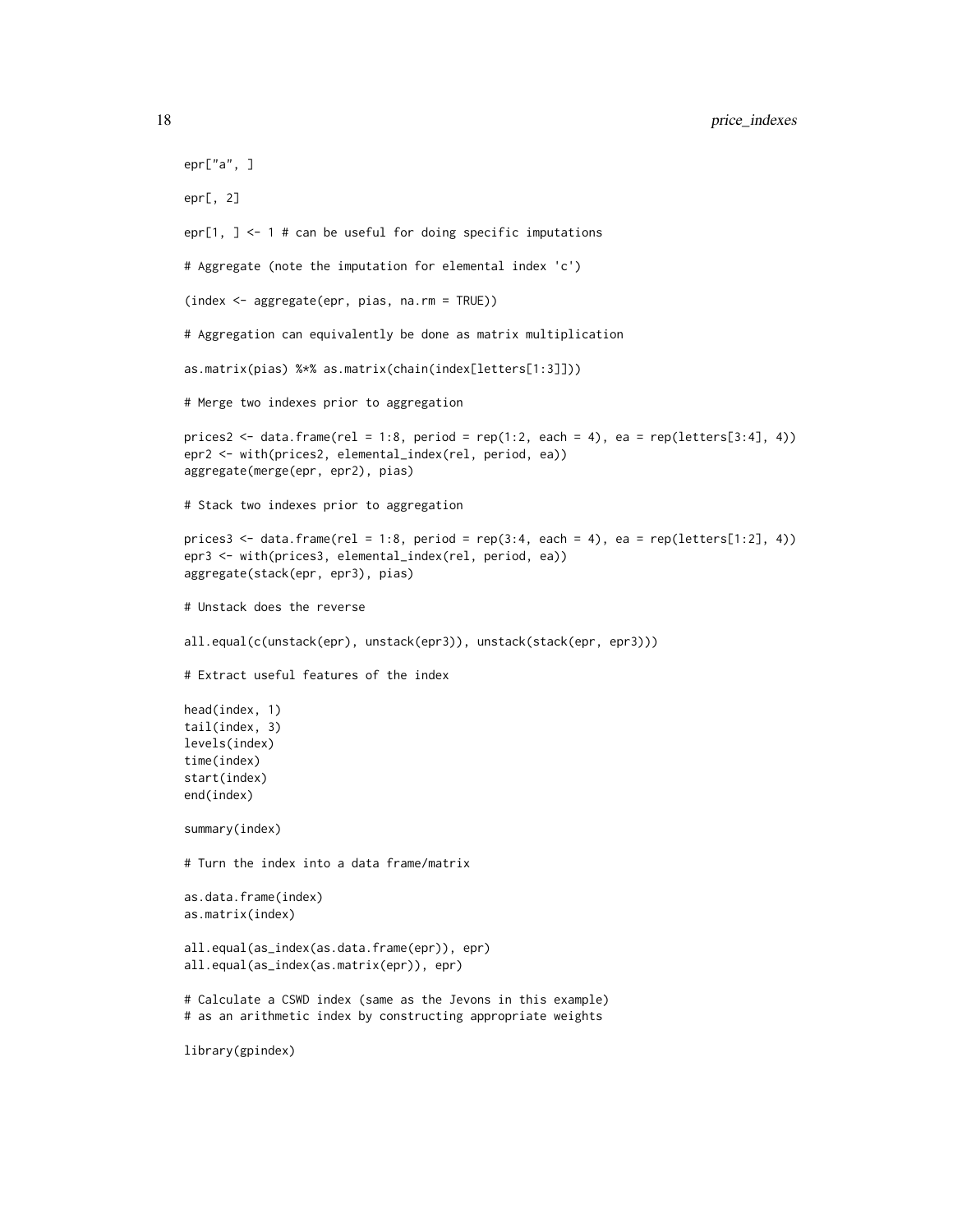```
# A general function to calculate weights to turn the geometric
# mean of the arithmetic and harmonic mean (i.e., Fisher mean)
# into an arithmetic mean
fw <- grouped(nested_transmute(0, c(1, -1), 1))
with(
   prices,
    elemental_index(rel, period, ea, fw(rel, group = interaction(period, ea)), r = 1)
)
```
<span id="page-18-1"></span>price\_relative *Price relative*

#### Description

Construct period-over-period price relatives from information on prices over time.

#### Usage

price\_relative(x, period, product)

#### Arguments

| X       | A numeric vector of prices.                                                                                                                                                                                  |
|---------|--------------------------------------------------------------------------------------------------------------------------------------------------------------------------------------------------------------|
| period  | A factor, or something that can be coerced into one, that gives the corresponding<br>time period for each element in x. The ordering of time periods follows the levels<br>of period to agree with $cut()$ . |
| product | A factor, or something that can be coerced into one, that gives the corresponding<br>product identifier for each element in x.                                                                               |

#### Value

A numeric vector of price relatives, with product as names.

#### See Also

[back\\_period](#page-0-0) to get only the back price. [base\\_period](#page-0-0) for making fixed-base price relatives.

[carry\\_forward](#page-8-1) and [shadow\\_price](#page-8-1) for imputations for missing prices.

#### Examples

```
price_relative(1:6, rep(1:2, each = 3), rep(letters[1:3], 2))
```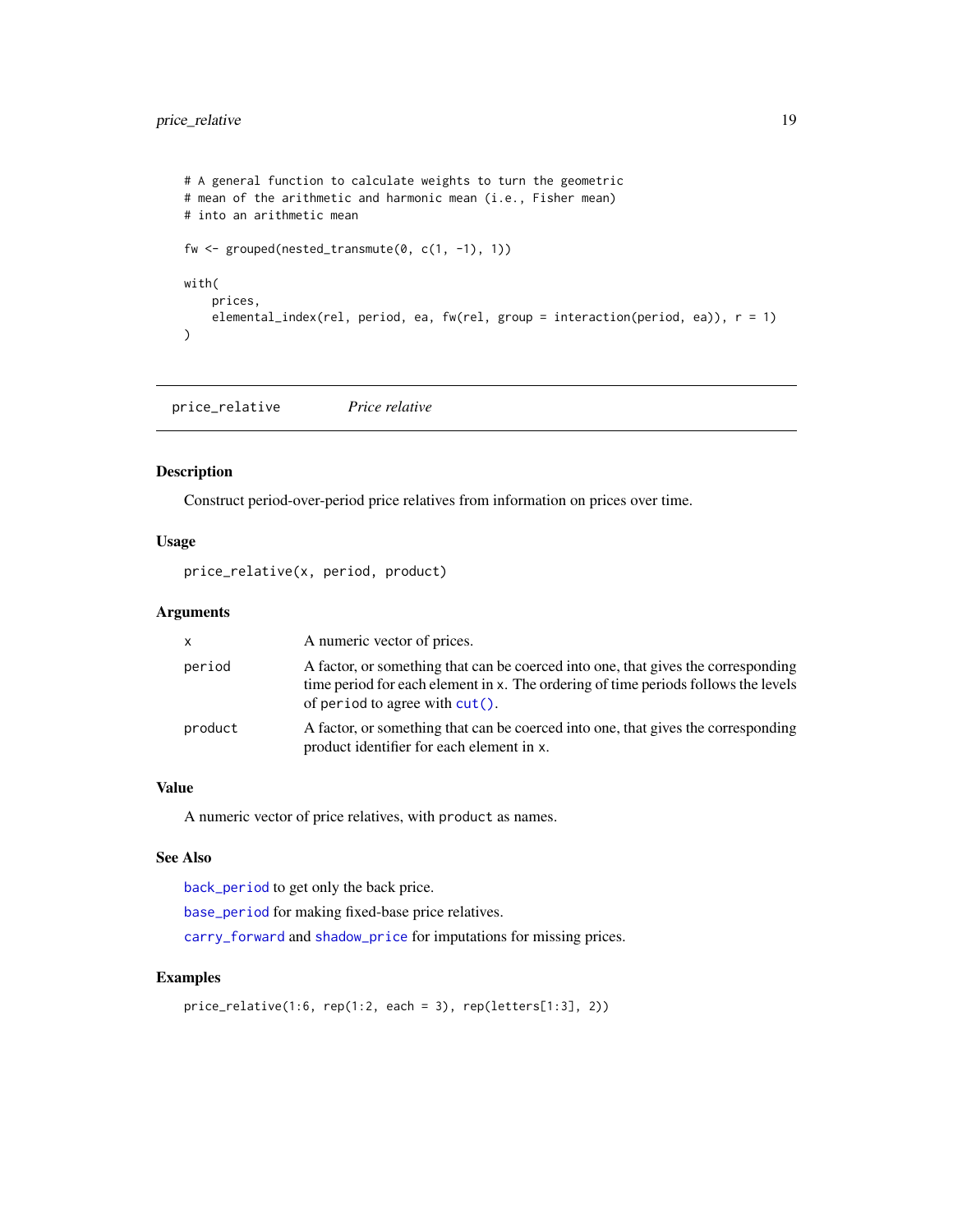# <span id="page-19-0"></span>**Index**

```
[.ind (price_indexes), 11
[<-.ind (price_indexes), 11
aggregate, 5
aggregate(), 2, 4
aggregate.ind (price_indexes), 11
aggregation_structure, 3, 17
aggregation_structure(), 2, 9, 13
as.data.frame, 4, 13
as.data.frame.ind (price_indexes), 11
as.data.frame.pias
        (aggregation_structure), 3
as.matrix.ind (price_indexes), 11
as.matrix.pias (aggregation_structure),
        3
as_index (price_indexes), 11
as_index(), 7
back_period, 19
base_period, 19
```

```
carry_forward, 17, 19
carry_forward (impute_prices), 9
chain, 6, 17
contrib, 8, 17
contributions(r), 13
cut(), 9, 13, 19
```

```
elemental_index, 7, 8, 10
elemental_index (price_indexes), 11
elemental_index(), 2, 5, 6, 8
end.ind (price_indexes), 11
expand_classification
        (aggregation_structure), 3
Extract, 13
```

```
factor_weights(r), 14
fs_prices (price_data), 10
fs_weights (price_data), 10
```

```
generalized_mean(), 9, 13
```

```
generalized_mean(r), 13, 14
head, 13
head.ind (price_indexes), 11
impute_prices, 9
is_aggregate_index (price_indexes), 11
is_chain_index (chain), 6
is_chainable_index (chain), 6
is_index (price_indexes), 11
levels.ind (price_indexes), 11
mean.ind (price_indexes), 11
merge.ind (price_indexes), 11
ms_prices (price_data), 10
ms_weights (price_data), 10
nested_transmute(), 14
piar (piar-package), 2
piar-package, 2
price_data, 10
price_indexes, 11
price_relative, 10, 17, 19
price_relative(), 12
rebase, 17
rebase (chain), 6
shadow_price, 17, 19
shadow_price (impute_prices), 9
stack.ind (price_indexes), 11
start.ind (price_indexes), 11
summary.ind (price_indexes), 11
tail.ind (price_indexes), 11
time.ind (price_indexes), 11
unchain (chain), 6
unstack.ind (price_indexes), 11
```